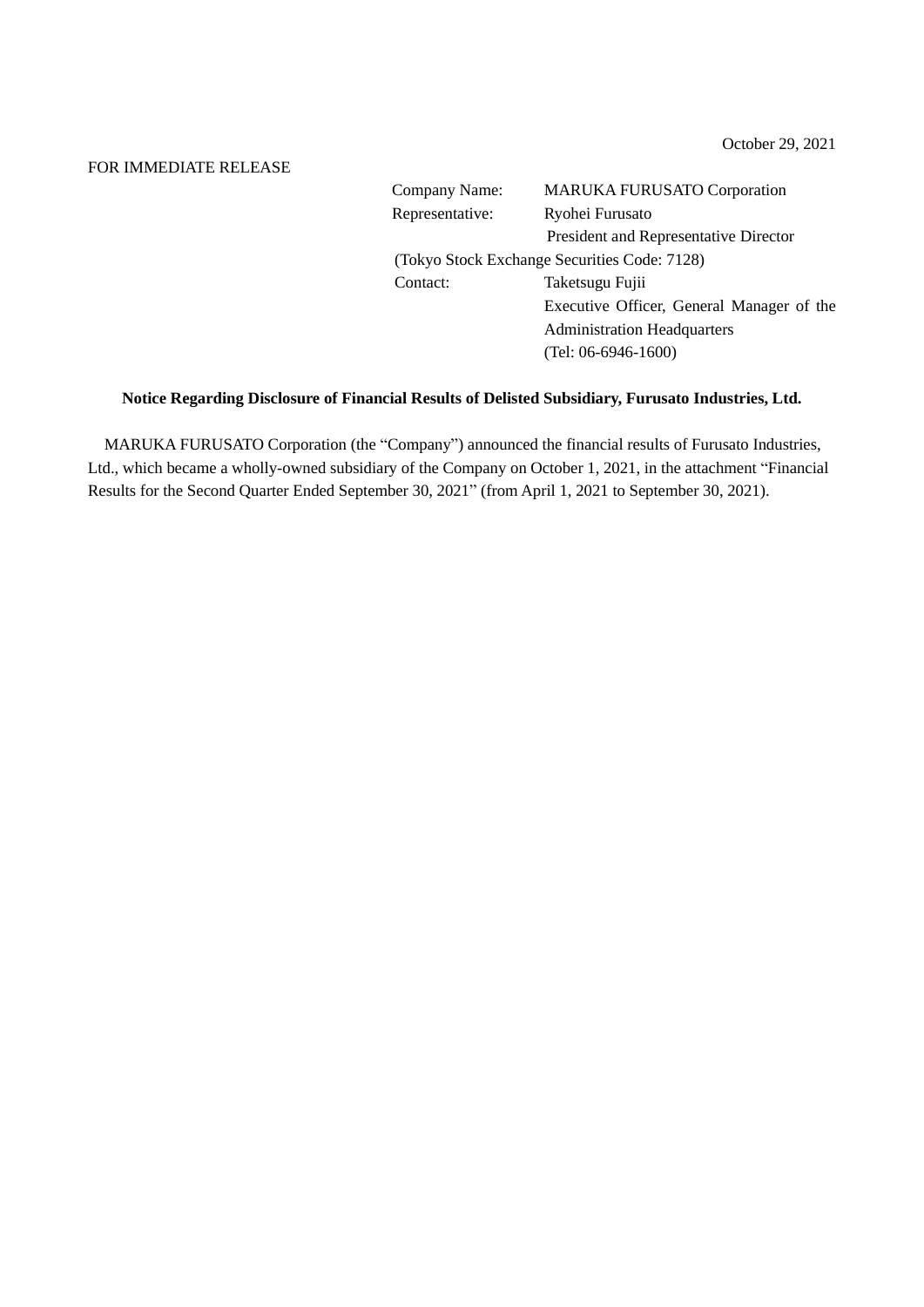

### FOR IMMEDIATE RELEASE:

# Furusato Announces Financial Results

for the Second Quarter Ended September 30, 2021 [Japan GAAP]

Osaka, Japan, October 29, 2021 – Furusato Industries, Ltd. announced its consolidated financial results in the first half of the year ending March 31, 2022. All financial information has been prepared in accordance with accounting principles generally accepted in Japan. The following summary of the financial results is unaudited and for reference only.

Securities Traded : The First Section of the Tokyo Stock Exchange Code Number : 8087

All figures are rounded down to the nearest million yen.

# **CONSOLIDATED FINANCIAL RESULTS**

|                                             | <b>Six Months Ended</b> |                          | <b>Six Months Ended</b> |                      |  |  |
|---------------------------------------------|-------------------------|--------------------------|-------------------------|----------------------|--|--|
|                                             |                         | September 30, 2021       | September 30, 2020      |                      |  |  |
| <b>Operating Results:</b>                   |                         | (Millions of Yen)        |                         | (Millions of Yen)    |  |  |
| <b>Net Sales</b>                            | ¥                       | 46,015                   | ¥                       | 43,360               |  |  |
| Operating Income                            |                         | 1,039                    |                         | 1,383                |  |  |
| Ordinary Income                             |                         | 1,441                    |                         | 1,564                |  |  |
| Net Income Attributable to Owners of Parent |                         | 850                      |                         | 942                  |  |  |
| Per Share Data:                             |                         | (Yen)                    |                         | (Yen)                |  |  |
| Net Income Attributable to Owners of Parent | ¥                       | 58.66                    | ¥                       | 65.01                |  |  |
|                                             |                         | As of September 30, 2021 |                         | As of March 31, 2021 |  |  |
| <b>Financial Position:</b>                  |                         | (Millions of Yen)        |                         | (Millions of Yen)    |  |  |
| <b>Total Assets</b>                         | ¥                       | 66,942                   | ¥                       | 66,512               |  |  |
| <b>Net Assets</b>                           |                         | 44,318                   |                         | 44,261               |  |  |
| Net Assets to Total Assets                  |                         | 66.2%                    |                         | 66.2%                |  |  |
| Per Share Data:                             |                         | (Yen)                    |                         | (Yen)                |  |  |
| <b>Net Assets</b>                           | ¥                       | 3,045.67                 | ¥                       | 3,036.29             |  |  |

#### Notes:

| 1. Comprehensive income (loss)                                        |                                                                                      |
|-----------------------------------------------------------------------|--------------------------------------------------------------------------------------|
| Six months ended September 30, 2021 \times \times 72 million, (27.2)% |                                                                                      |
| Six months ended September 30, 2020 \, \, 41,198 million, (21.8)%     |                                                                                      |
| 2. Equity capital                                                     |                                                                                      |
| September 30, 2021: ¥44,318 million                                   |                                                                                      |
| March 31, 2021: ¥44,013 million                                       |                                                                                      |
| 3. Changes in major subsidiaries during the period under review       |                                                                                      |
|                                                                       | (Change in specific subsidiaries due to changes in the scope of consolidation): None |

4. Adoption of special accounting methods for the preparation of quarterly consolidated financial statements: None

5. Changes in accounting principles, changes in accounting estimates, and retrospective restatements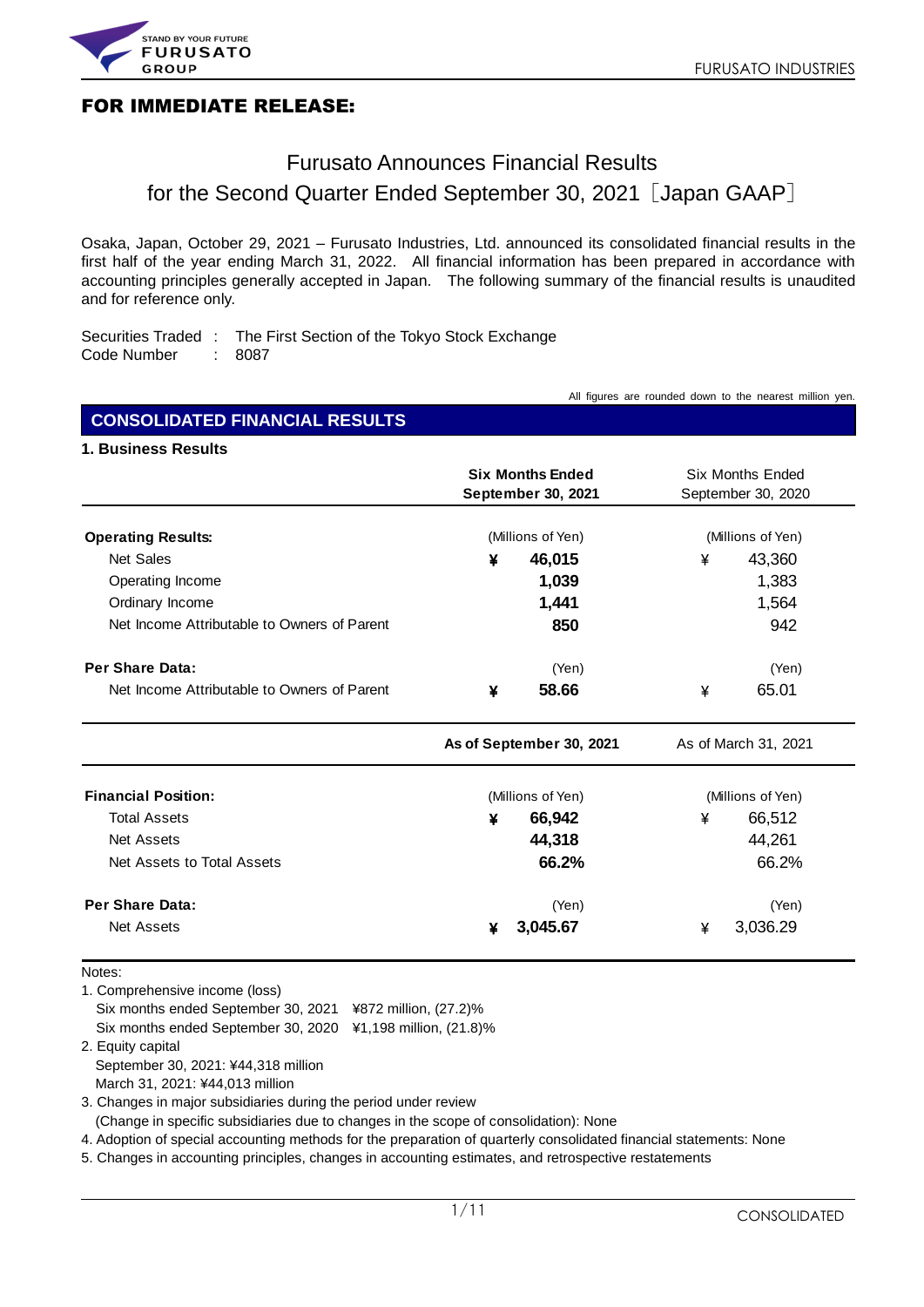

- 1) Changes in accounting principles resulting from revisions in accounting standards: Yes
- 2) Changes other than those in 1) above: None
- 3) Changes in accounting estimates: None
- 4) Retrospective restatements: None
- 6. Number of shares Issued and outstanding (common stock)
- 1) Number of shares issued at the end of period (including treasury stock)
	- September 30, 2021: 14,574,366 shares
	- March 31, 2021: 14,574,366 shares
- 2) Number of treasury shares at the end of period September 30, 2021: 23,200 shares March 31, 2021: 78,612 shares
- 3) Average number of shares outstanding for the period (consolidated, cumulative)
- September 30, 2021: 14,495,821 shares September 30, 2020: 14,496,110 shares

#### **2. Dividends**

|                                              |    |      | Dividends Per Share (Yen) |          |        |
|----------------------------------------------|----|------|---------------------------|----------|--------|
|                                              | 10 | 2Q   | 3Q                        | Year-end | Annual |
| Fiscal Year Ended March 31, 2021             |    | 5.00 |                           | 35.50    | 40.50  |
| Fiscal Year Ending March 31, 2022            |    |      |                           |          |        |
| Fiscal Year Ending March 31, 2022 (Forecast) |    |      |                           |          |        |

Note: Changes from the latest dividend forecast: None

Furusato has not disclosed its earnings results and dividend forecast due to delisting of its common shares on September 29, 2021.

※This quarterly financial result is not subject to quarterly review procedures by the certified public accountants and the auditing firm.

※Explanation regarding proper use of the financial forecast and other notes

The common shares of Furusato were delisted on September 29, 2021. Furusato established a joint holding company, "MARUKA FURUSATO Corporation" via joint share transfer with Maruka Corporation on October 1, 2021.

Regarding the submission date of the quarterly securities report, Furusato leaves it blank because we will not submit the report due to delisting its common shares on September 29, 2021.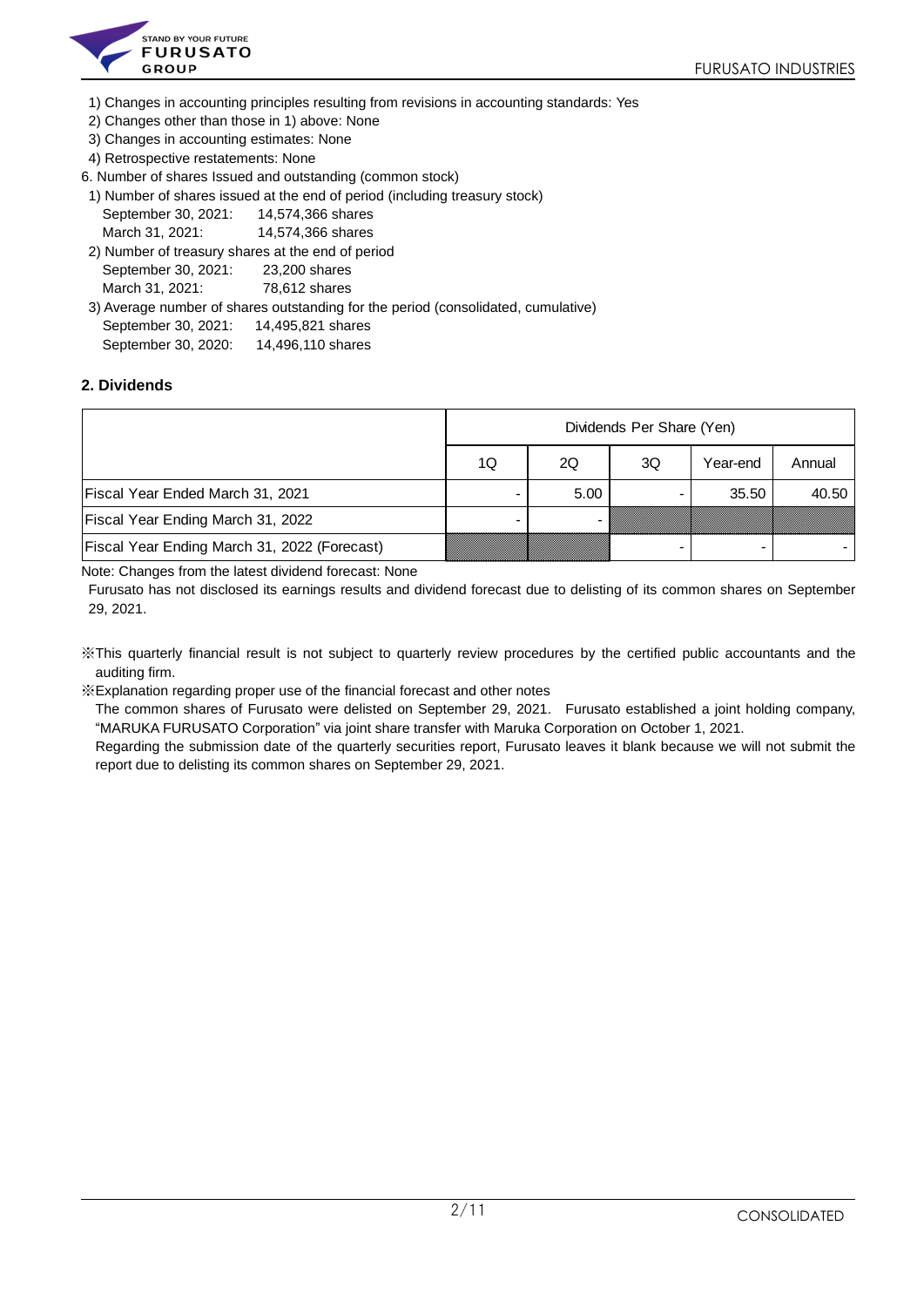

#### **RESULTS OF OPERATIONS AND FINANCIAL POSITION (SIX MONTHS ENDED SEPTEMBER 30, 2021)**

#### **1. Analysis of Operating Results**

#### **(1) Overview of Results**

During the six months ended September 30, 2021, the Japanese economy was still in a severe situation, impacted by the COVID-19, and remained uncertain overall despite a continuous improvement in economic conditions. Amid the progress of vaccination, there were expectations of the effects of various policies and improvement in overseas economies, but there were also concerns about an economic downturn, mainly impacted by shortages and price hikes of materials.

The business environment and overview by segment are as follows:

#### **(Equipment and Tools Segment)**

Regarding the business environment, the industrial production index remained year-over-year growth, but showed signs of slowdown. The automotive production index turned to be flat from a substantial year-over-year growth in the April-June period. The new housing starts showed an upward trend compared to the same period of the previous fiscal year.

The summary of each business is as follows:

【Industrial Equipment Business (Up 15.2% Y-o-Y)】

The sales increased by 13.7% year over year in the July-September period following a 16.6% year-over-year growth in the April-June period, recording a year-over-year growth for the two consecutive quarters.

【Machine and Tools for Automotive Business (Up 15.3% Y-o-Y)】

The sales substantially increased by 40.5% year over year in the July-September period as the same period of last year was the bottom following a decrease of 2.9% year over year in the April-June period. The sales in the July-September period increased moderately by 4.6% compared to the April-June period.

【Housing Equipment Business (Up 7.0% Y-o-Y)】

 The sales increased by 0.2% year over year in the July-September period following a double-digit year-over-year growth of 14.6% in the April-June period. Some products were impacted by supply chain disruption due mainly to semiconductor chip shortage.

【Security Business (Down 34.8% Y-o-Y)】

 The sales decreased by 28.6% year over year in the July-September period following a 40.7% year-over-year decrease in the April-June period due to fading demand for measures against the COVID-19. However, the sales in the July-September period increased by 11.9% compared to the April-June period, which showed an upward trend.

#### **(Machine and Facility Segment)**

Regarding the business environment, the domestic demand for machine tools in the April-September period increased by 85.6% year over year.

The summary of each business is as follows:

【Machine Tool Business (Up 1.1% Y-o-Y)】

 The orders received increased by 88.3% year over year in the July-September period following a 51.6% yearover-year growth in the April-June period. The sales turned to a 7.5% year-over-year growth in the July-September period from a 7.3% year-over-year decline in the April-June period based on the favorable orders. The backlog at the end of the reporting period increased by 74.9% year over year.

【Factory Automation Business (Down 37.3% Y-o-Y)】

The sales recorded a year-over-year decrease due to fading the effects of a big project in the same period of the previous fiscal year. The orders received increased by 49.4% year over year in the July-September period following a 60.5% year-over-year increase in the April-June period. The backlog at the end of reporting period increased by 52.8% year over year.

#### **(Construction and Piping Products Segment)**

Regarding the business environment, the construction starts of steel frame buildings by floor area in the January-June period increased by 9.1% year over year. Steel product price soared.

The summary of each business is as follows:

【Building Supplies Business (Up 9.4% Y-o-Y)】

Construction demand continued to show signs of recovery. Amid the business environment, the sales increased by 15.9% year over year in the July-September period following a 2.9% year-over-year growth in the April-June period due to our efforts to pass hiking cost on to the selling price on the back of price hike in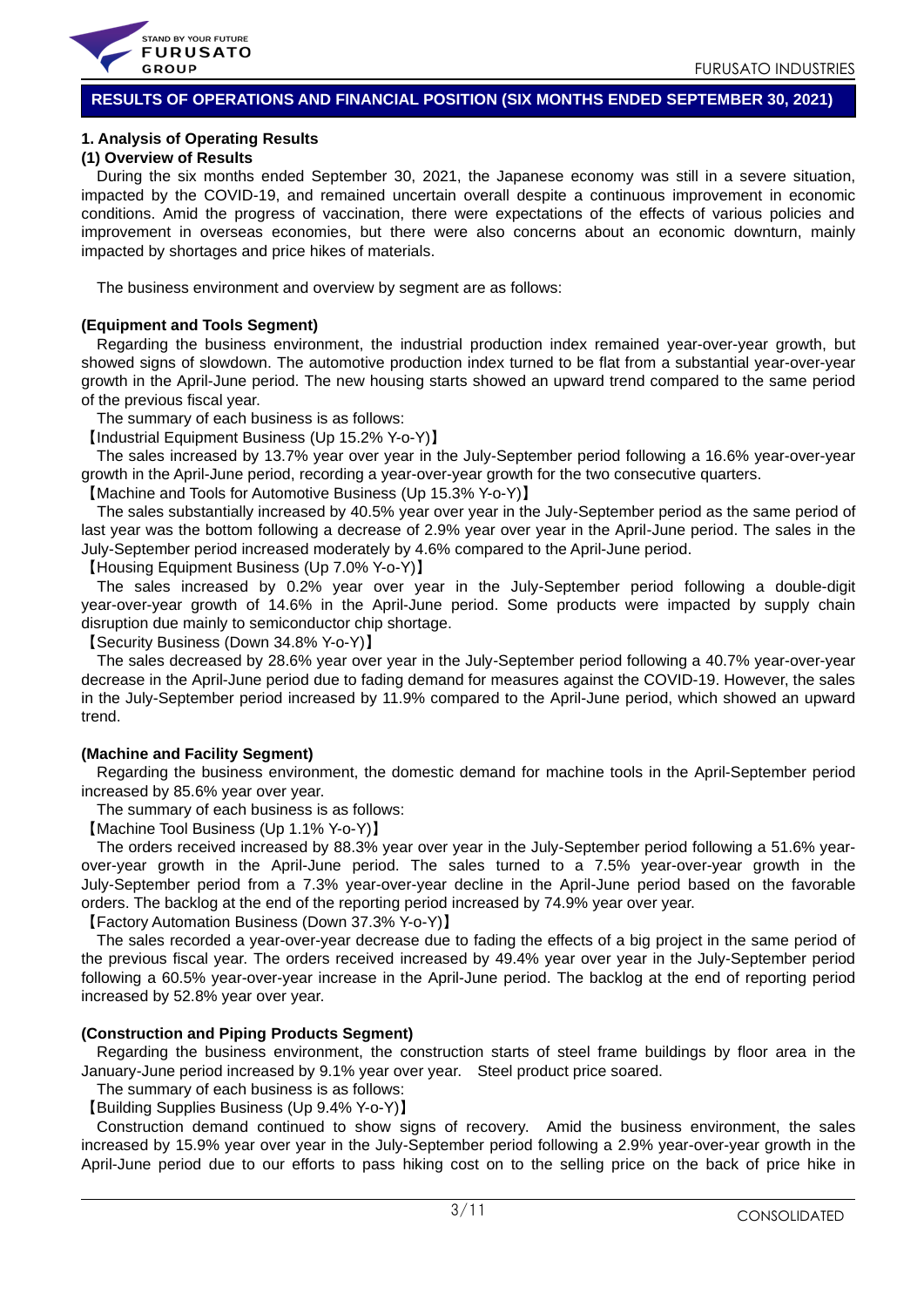

materials.

【Piping Products Business (Up 3.8% Y-o-Y)】

The sales recorded moderate growth for two consecutive quarters with a year-over-year growth of 2.9% in the April-June period and 4.7% in the July-September period, respectively.

Accordingly, during the period under review, consolidated net sales increased by 6.1% year over year to ¥46,015 million. On the earnings front, operating income decreased by 24.9% year over year to ¥1,039 million due to decreased gross profit margin affected by sales decline in the Security Business and an increase in SG&A expenses, and ordinary income decreased by 7.9% year over year to ¥1,441 million. Consequently, net income attributable to owners of parent was ¥850 million, down 9.8% year over year.

The summary of each segment is as follows:

|                                         | <b>Net Sales</b> | Y-o-Y    | Operating Income | Y-o-Y      |
|-----------------------------------------|------------------|----------|------------------|------------|
| Equipment and Tools                     | ¥23.424M         | $+8.9%$  | ¥267M            | $(63.0)\%$ |
| Machine and Facility                    | ¥6.444M          | (6.9)%   | ¥63M             | (59.4)%    |
| <b>Construction and Piping Products</b> | ¥16.146M         | $+8.2\%$ | ¥616M            | +40.0%     |

#### **(2) Earnings Forecast for fiscal 2021, ending March 31, 2022**

Furusato has not disclosed its earnings forecast due to delisting its common shares on September 29, 2021. FURUSATO MARUKA Corporation, the wholly-owning company of Furusato, will disclose its earnings forecast as soon as it is finalized.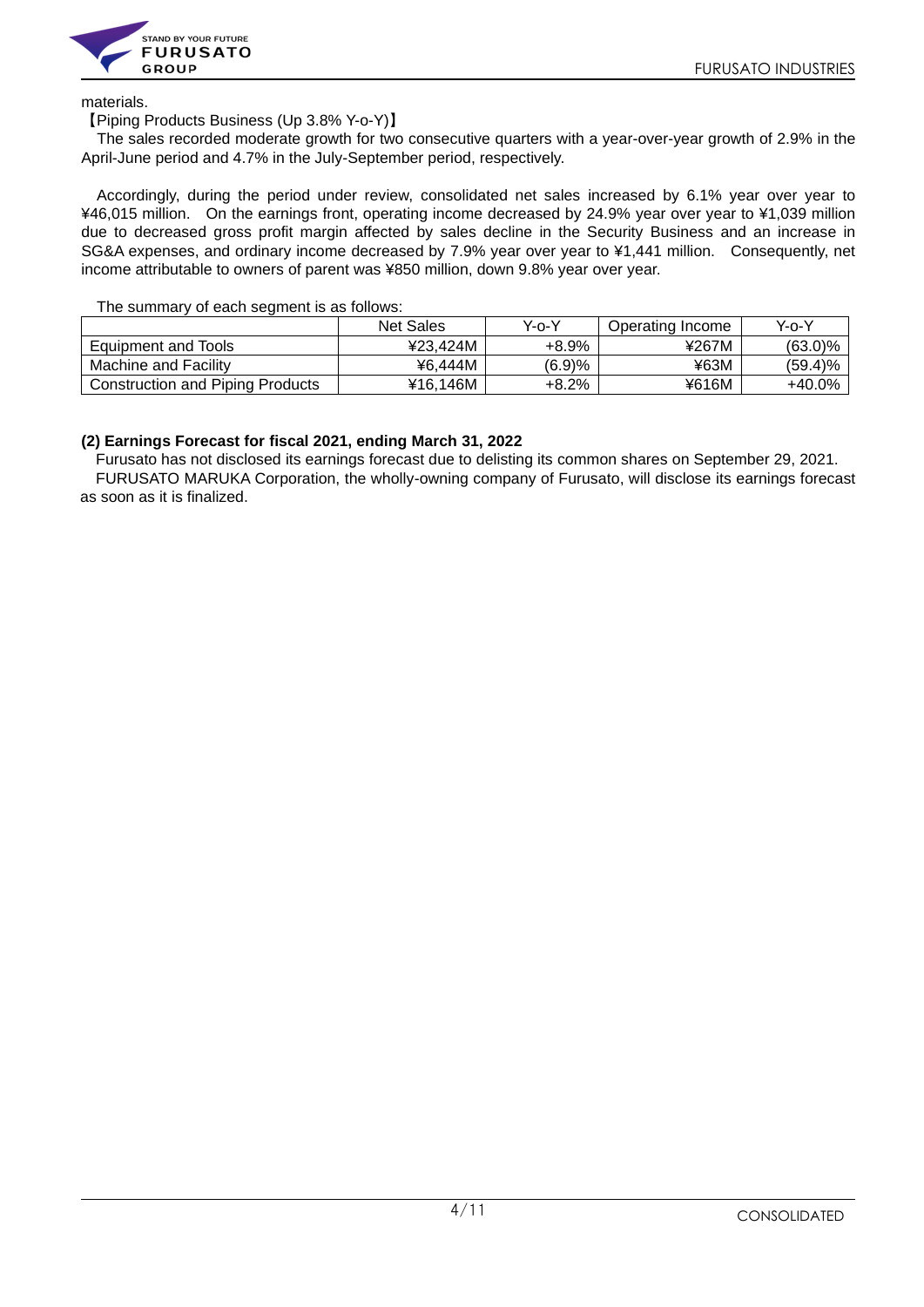

# **CONSOLIDATED BALANCE SHEETS** (UNAUDITED)

| March 31,<br>September 30,<br>2021<br>2021<br><b>Amounts</b><br>Amounts<br><b>Assets</b><br><b>Current assets:</b><br>Cash and deposits<br>14,093,323<br>14,166,777<br>¥<br>¥<br>Notes and accounts receivable-trade<br>18,817,569<br>18,743,227<br>Notes and accounts receivable - trade, and contract assets<br>3,924,145<br>4,782,379<br>Electronically recorded monetary claims-operating<br><b>Securities</b><br>300,708<br>4,550,481<br>4,815,417<br>Merchandise and finished goods<br>Work in process<br>456,601<br>546,433<br>Raw materials and supplies<br>131,140<br>132,169<br>Other<br>909,311<br>915,738<br>Allowance for doubtful accounts<br>(5,692)<br>(2, 925)<br>43,178,617<br>44,098,187<br><b>Total current assets</b><br><b>Non-current assets:</b><br>Property, plant and equipment:<br>Buildings and structures, net<br>5,298,323<br>5,166,155<br>727,940<br>668,286<br>Machinery, equipment and vehicles, net<br>Land<br>8,928,859<br>8,927,582<br>494<br>109,474<br>Construction in progress<br>Other, net<br>318,129<br>295,224<br>15,273,747<br>15,166,723<br>Total property, plant and equipment<br>Intangible assets:<br>Goodwill<br>608,337<br>383,500<br>Trade right<br>1,400,000<br>1,320,000<br>795,783<br>818,471<br>Other<br><b>Total intangible assets</b><br>2,826,809<br>2,499,283<br>Investments and other assets:<br>Investment securities<br>3,017,411<br>3,062,723<br>Retirement benefit asset<br>1,034,818<br>1,054,066<br>Deferred tax assets<br>129,547<br>58,013<br>Other<br>1,130,124<br>1,082,732<br>Allowance for doubtful accounts<br>(78, 635)<br>(78, 805)<br><b>Total investments and other assets</b><br>5,233,267<br>5,178,730<br><b>Total non-current assets</b><br>23,333,824<br>22,844,736<br><b>Total assets</b><br>66,512,442<br>66,942,924<br>¥<br>¥ | Thousands of Yen |  |  |  |  |  |
|-------------------------------------------------------------------------------------------------------------------------------------------------------------------------------------------------------------------------------------------------------------------------------------------------------------------------------------------------------------------------------------------------------------------------------------------------------------------------------------------------------------------------------------------------------------------------------------------------------------------------------------------------------------------------------------------------------------------------------------------------------------------------------------------------------------------------------------------------------------------------------------------------------------------------------------------------------------------------------------------------------------------------------------------------------------------------------------------------------------------------------------------------------------------------------------------------------------------------------------------------------------------------------------------------------------------------------------------------------------------------------------------------------------------------------------------------------------------------------------------------------------------------------------------------------------------------------------------------------------------------------------------------------------------------------------------------------------------------------------------------------------------------------------------------------------------|------------------|--|--|--|--|--|
|                                                                                                                                                                                                                                                                                                                                                                                                                                                                                                                                                                                                                                                                                                                                                                                                                                                                                                                                                                                                                                                                                                                                                                                                                                                                                                                                                                                                                                                                                                                                                                                                                                                                                                                                                                                                                   |                  |  |  |  |  |  |
|                                                                                                                                                                                                                                                                                                                                                                                                                                                                                                                                                                                                                                                                                                                                                                                                                                                                                                                                                                                                                                                                                                                                                                                                                                                                                                                                                                                                                                                                                                                                                                                                                                                                                                                                                                                                                   |                  |  |  |  |  |  |
|                                                                                                                                                                                                                                                                                                                                                                                                                                                                                                                                                                                                                                                                                                                                                                                                                                                                                                                                                                                                                                                                                                                                                                                                                                                                                                                                                                                                                                                                                                                                                                                                                                                                                                                                                                                                                   |                  |  |  |  |  |  |
|                                                                                                                                                                                                                                                                                                                                                                                                                                                                                                                                                                                                                                                                                                                                                                                                                                                                                                                                                                                                                                                                                                                                                                                                                                                                                                                                                                                                                                                                                                                                                                                                                                                                                                                                                                                                                   |                  |  |  |  |  |  |
|                                                                                                                                                                                                                                                                                                                                                                                                                                                                                                                                                                                                                                                                                                                                                                                                                                                                                                                                                                                                                                                                                                                                                                                                                                                                                                                                                                                                                                                                                                                                                                                                                                                                                                                                                                                                                   |                  |  |  |  |  |  |
|                                                                                                                                                                                                                                                                                                                                                                                                                                                                                                                                                                                                                                                                                                                                                                                                                                                                                                                                                                                                                                                                                                                                                                                                                                                                                                                                                                                                                                                                                                                                                                                                                                                                                                                                                                                                                   |                  |  |  |  |  |  |
|                                                                                                                                                                                                                                                                                                                                                                                                                                                                                                                                                                                                                                                                                                                                                                                                                                                                                                                                                                                                                                                                                                                                                                                                                                                                                                                                                                                                                                                                                                                                                                                                                                                                                                                                                                                                                   |                  |  |  |  |  |  |
|                                                                                                                                                                                                                                                                                                                                                                                                                                                                                                                                                                                                                                                                                                                                                                                                                                                                                                                                                                                                                                                                                                                                                                                                                                                                                                                                                                                                                                                                                                                                                                                                                                                                                                                                                                                                                   |                  |  |  |  |  |  |
|                                                                                                                                                                                                                                                                                                                                                                                                                                                                                                                                                                                                                                                                                                                                                                                                                                                                                                                                                                                                                                                                                                                                                                                                                                                                                                                                                                                                                                                                                                                                                                                                                                                                                                                                                                                                                   |                  |  |  |  |  |  |
|                                                                                                                                                                                                                                                                                                                                                                                                                                                                                                                                                                                                                                                                                                                                                                                                                                                                                                                                                                                                                                                                                                                                                                                                                                                                                                                                                                                                                                                                                                                                                                                                                                                                                                                                                                                                                   |                  |  |  |  |  |  |
|                                                                                                                                                                                                                                                                                                                                                                                                                                                                                                                                                                                                                                                                                                                                                                                                                                                                                                                                                                                                                                                                                                                                                                                                                                                                                                                                                                                                                                                                                                                                                                                                                                                                                                                                                                                                                   |                  |  |  |  |  |  |
|                                                                                                                                                                                                                                                                                                                                                                                                                                                                                                                                                                                                                                                                                                                                                                                                                                                                                                                                                                                                                                                                                                                                                                                                                                                                                                                                                                                                                                                                                                                                                                                                                                                                                                                                                                                                                   |                  |  |  |  |  |  |
|                                                                                                                                                                                                                                                                                                                                                                                                                                                                                                                                                                                                                                                                                                                                                                                                                                                                                                                                                                                                                                                                                                                                                                                                                                                                                                                                                                                                                                                                                                                                                                                                                                                                                                                                                                                                                   |                  |  |  |  |  |  |
|                                                                                                                                                                                                                                                                                                                                                                                                                                                                                                                                                                                                                                                                                                                                                                                                                                                                                                                                                                                                                                                                                                                                                                                                                                                                                                                                                                                                                                                                                                                                                                                                                                                                                                                                                                                                                   |                  |  |  |  |  |  |
|                                                                                                                                                                                                                                                                                                                                                                                                                                                                                                                                                                                                                                                                                                                                                                                                                                                                                                                                                                                                                                                                                                                                                                                                                                                                                                                                                                                                                                                                                                                                                                                                                                                                                                                                                                                                                   |                  |  |  |  |  |  |
|                                                                                                                                                                                                                                                                                                                                                                                                                                                                                                                                                                                                                                                                                                                                                                                                                                                                                                                                                                                                                                                                                                                                                                                                                                                                                                                                                                                                                                                                                                                                                                                                                                                                                                                                                                                                                   |                  |  |  |  |  |  |
|                                                                                                                                                                                                                                                                                                                                                                                                                                                                                                                                                                                                                                                                                                                                                                                                                                                                                                                                                                                                                                                                                                                                                                                                                                                                                                                                                                                                                                                                                                                                                                                                                                                                                                                                                                                                                   |                  |  |  |  |  |  |
|                                                                                                                                                                                                                                                                                                                                                                                                                                                                                                                                                                                                                                                                                                                                                                                                                                                                                                                                                                                                                                                                                                                                                                                                                                                                                                                                                                                                                                                                                                                                                                                                                                                                                                                                                                                                                   |                  |  |  |  |  |  |
|                                                                                                                                                                                                                                                                                                                                                                                                                                                                                                                                                                                                                                                                                                                                                                                                                                                                                                                                                                                                                                                                                                                                                                                                                                                                                                                                                                                                                                                                                                                                                                                                                                                                                                                                                                                                                   |                  |  |  |  |  |  |
|                                                                                                                                                                                                                                                                                                                                                                                                                                                                                                                                                                                                                                                                                                                                                                                                                                                                                                                                                                                                                                                                                                                                                                                                                                                                                                                                                                                                                                                                                                                                                                                                                                                                                                                                                                                                                   |                  |  |  |  |  |  |
|                                                                                                                                                                                                                                                                                                                                                                                                                                                                                                                                                                                                                                                                                                                                                                                                                                                                                                                                                                                                                                                                                                                                                                                                                                                                                                                                                                                                                                                                                                                                                                                                                                                                                                                                                                                                                   |                  |  |  |  |  |  |
|                                                                                                                                                                                                                                                                                                                                                                                                                                                                                                                                                                                                                                                                                                                                                                                                                                                                                                                                                                                                                                                                                                                                                                                                                                                                                                                                                                                                                                                                                                                                                                                                                                                                                                                                                                                                                   |                  |  |  |  |  |  |
|                                                                                                                                                                                                                                                                                                                                                                                                                                                                                                                                                                                                                                                                                                                                                                                                                                                                                                                                                                                                                                                                                                                                                                                                                                                                                                                                                                                                                                                                                                                                                                                                                                                                                                                                                                                                                   |                  |  |  |  |  |  |
|                                                                                                                                                                                                                                                                                                                                                                                                                                                                                                                                                                                                                                                                                                                                                                                                                                                                                                                                                                                                                                                                                                                                                                                                                                                                                                                                                                                                                                                                                                                                                                                                                                                                                                                                                                                                                   |                  |  |  |  |  |  |
|                                                                                                                                                                                                                                                                                                                                                                                                                                                                                                                                                                                                                                                                                                                                                                                                                                                                                                                                                                                                                                                                                                                                                                                                                                                                                                                                                                                                                                                                                                                                                                                                                                                                                                                                                                                                                   |                  |  |  |  |  |  |
|                                                                                                                                                                                                                                                                                                                                                                                                                                                                                                                                                                                                                                                                                                                                                                                                                                                                                                                                                                                                                                                                                                                                                                                                                                                                                                                                                                                                                                                                                                                                                                                                                                                                                                                                                                                                                   |                  |  |  |  |  |  |
|                                                                                                                                                                                                                                                                                                                                                                                                                                                                                                                                                                                                                                                                                                                                                                                                                                                                                                                                                                                                                                                                                                                                                                                                                                                                                                                                                                                                                                                                                                                                                                                                                                                                                                                                                                                                                   |                  |  |  |  |  |  |
|                                                                                                                                                                                                                                                                                                                                                                                                                                                                                                                                                                                                                                                                                                                                                                                                                                                                                                                                                                                                                                                                                                                                                                                                                                                                                                                                                                                                                                                                                                                                                                                                                                                                                                                                                                                                                   |                  |  |  |  |  |  |
|                                                                                                                                                                                                                                                                                                                                                                                                                                                                                                                                                                                                                                                                                                                                                                                                                                                                                                                                                                                                                                                                                                                                                                                                                                                                                                                                                                                                                                                                                                                                                                                                                                                                                                                                                                                                                   |                  |  |  |  |  |  |
|                                                                                                                                                                                                                                                                                                                                                                                                                                                                                                                                                                                                                                                                                                                                                                                                                                                                                                                                                                                                                                                                                                                                                                                                                                                                                                                                                                                                                                                                                                                                                                                                                                                                                                                                                                                                                   |                  |  |  |  |  |  |
|                                                                                                                                                                                                                                                                                                                                                                                                                                                                                                                                                                                                                                                                                                                                                                                                                                                                                                                                                                                                                                                                                                                                                                                                                                                                                                                                                                                                                                                                                                                                                                                                                                                                                                                                                                                                                   |                  |  |  |  |  |  |
|                                                                                                                                                                                                                                                                                                                                                                                                                                                                                                                                                                                                                                                                                                                                                                                                                                                                                                                                                                                                                                                                                                                                                                                                                                                                                                                                                                                                                                                                                                                                                                                                                                                                                                                                                                                                                   |                  |  |  |  |  |  |
|                                                                                                                                                                                                                                                                                                                                                                                                                                                                                                                                                                                                                                                                                                                                                                                                                                                                                                                                                                                                                                                                                                                                                                                                                                                                                                                                                                                                                                                                                                                                                                                                                                                                                                                                                                                                                   |                  |  |  |  |  |  |
|                                                                                                                                                                                                                                                                                                                                                                                                                                                                                                                                                                                                                                                                                                                                                                                                                                                                                                                                                                                                                                                                                                                                                                                                                                                                                                                                                                                                                                                                                                                                                                                                                                                                                                                                                                                                                   |                  |  |  |  |  |  |
|                                                                                                                                                                                                                                                                                                                                                                                                                                                                                                                                                                                                                                                                                                                                                                                                                                                                                                                                                                                                                                                                                                                                                                                                                                                                                                                                                                                                                                                                                                                                                                                                                                                                                                                                                                                                                   |                  |  |  |  |  |  |
|                                                                                                                                                                                                                                                                                                                                                                                                                                                                                                                                                                                                                                                                                                                                                                                                                                                                                                                                                                                                                                                                                                                                                                                                                                                                                                                                                                                                                                                                                                                                                                                                                                                                                                                                                                                                                   |                  |  |  |  |  |  |
|                                                                                                                                                                                                                                                                                                                                                                                                                                                                                                                                                                                                                                                                                                                                                                                                                                                                                                                                                                                                                                                                                                                                                                                                                                                                                                                                                                                                                                                                                                                                                                                                                                                                                                                                                                                                                   |                  |  |  |  |  |  |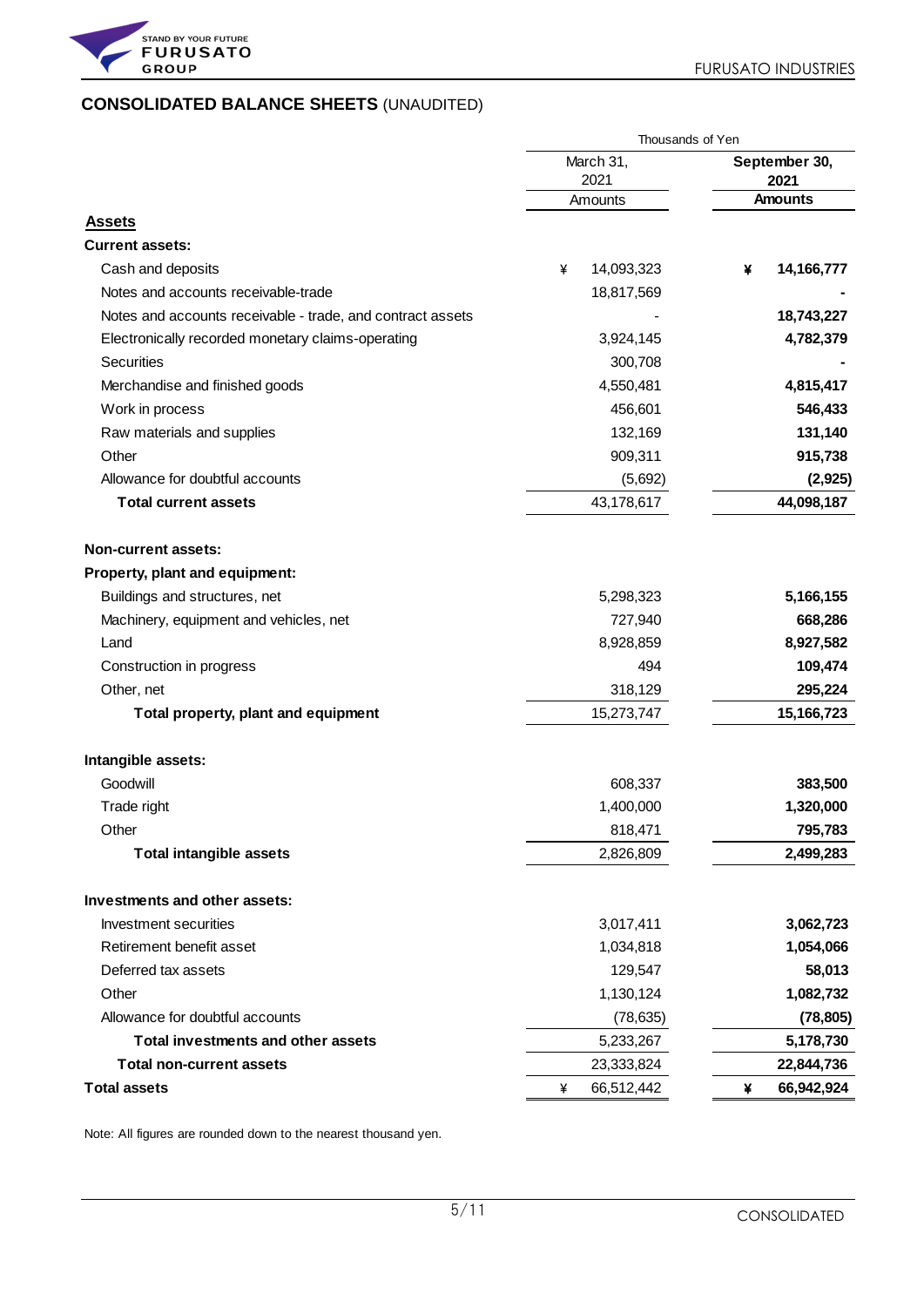

|                                                       |                 | Thousands of Yen |  |  |  |
|-------------------------------------------------------|-----------------|------------------|--|--|--|
|                                                       | March 31,       | September 30,    |  |  |  |
|                                                       | 2021            | 2021             |  |  |  |
|                                                       | Amounts         | <b>Amounts</b>   |  |  |  |
| <b>Liabilities</b>                                    |                 |                  |  |  |  |
| <b>Current liabilities:</b>                           |                 |                  |  |  |  |
| Notes and accounts payable-trade                      | 12,215,679<br>¥ | 12,237,860<br>¥  |  |  |  |
| Electronically recorded obligations - operating       | 6,132,644       | 6,812,890        |  |  |  |
| Income taxes payable                                  | 439,554         | 539,504          |  |  |  |
| Provision for bonuses                                 | 709,267         | 737,072          |  |  |  |
| Provision for bonuses for directors                   | 17,300          | 12,050           |  |  |  |
| Other                                                 | 1,528,291       | 1,246,752        |  |  |  |
| <b>Total current liabilities</b>                      | 21,042,737      | 21,586,130       |  |  |  |
| <b>Non-current liabilities:</b>                       |                 |                  |  |  |  |
| Deferred tax liabilities                              | 913,295         | 739,799          |  |  |  |
| Provision for share-based remuneration for directors  | 10,196          | 10,196           |  |  |  |
| Retirement benefit liability                          | 77,673          | 89,539           |  |  |  |
| Other                                                 | 206,595         | 199,203          |  |  |  |
| <b>Total non-current liabilities</b>                  | 1,207,759       | 1,038,739        |  |  |  |
| <b>Total liabilities</b>                              | 22,250,496      | 22,624,870       |  |  |  |
| <b>Net Assets</b>                                     |                 |                  |  |  |  |
| Shareholders' equity:                                 |                 |                  |  |  |  |
| Share capital                                         | 5,232,413       | 5,232,413        |  |  |  |
| Capital surplus                                       | 5,997,217       | 5,940,770        |  |  |  |
| Retained earnings                                     | 31,307,517      | 31,618,155       |  |  |  |
| Treasury shares                                       | (85, 725)       | (40, 484)        |  |  |  |
| Total shareholders' equity                            | 42,451,422      | 42,750,855       |  |  |  |
| Accumulated other comprehensive income:               |                 |                  |  |  |  |
| Valuation difference on available-for-sale securities | 1,357,020       | 1,385,717        |  |  |  |
| Remeasurements of defined benefit plans               | 204,819         | 181,480          |  |  |  |
| Total accumulated other comprehensive income          | 1,561,840       | 1,567,198        |  |  |  |
| <b>Non-controlling interests</b>                      | 248,683         |                  |  |  |  |
| <b>Total net assets</b>                               | 44,261,945      | 44,318,054       |  |  |  |
| <b>Total liabilities and net assets</b>               | 66,512,442<br>¥ | 66,942,924<br>¥  |  |  |  |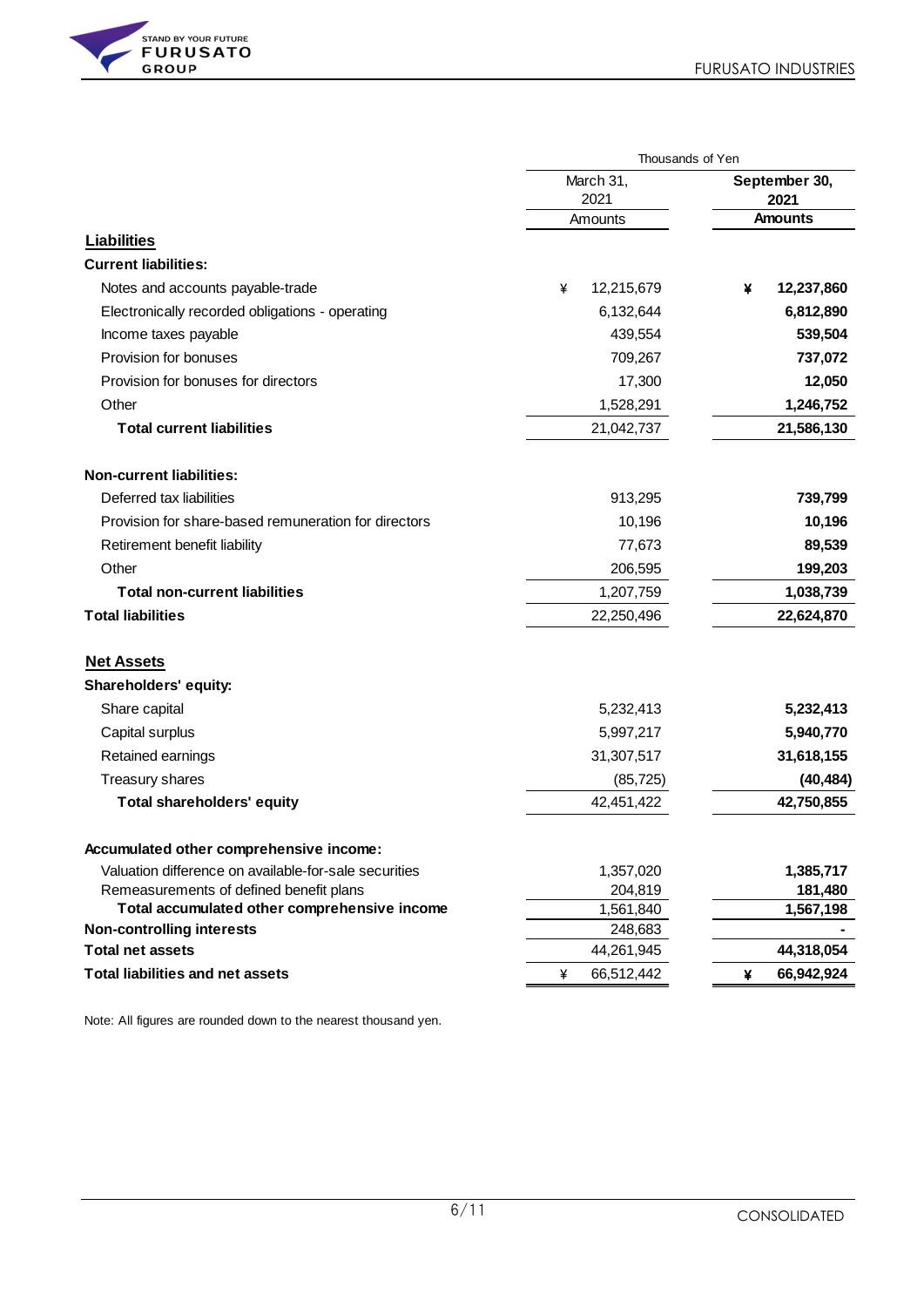

# **CONSOLIDATED STATEMENTS OF INCOME** (UNAUDITED)

|                                                                               |   |                                        | Thousands of Yen |                                               |  |  |
|-------------------------------------------------------------------------------|---|----------------------------------------|------------------|-----------------------------------------------|--|--|
|                                                                               |   | Six months ended<br>September 30, 2020 |                  | Six months ended<br><b>September 30, 2021</b> |  |  |
|                                                                               |   | Amounts                                | <b>Amounts</b>   |                                               |  |  |
| Net sales                                                                     | ¥ | 43,360,919                             | ¥                | 46,015,598                                    |  |  |
| Cost of sales                                                                 |   | 36,208,862                             |                  | 38,671,234                                    |  |  |
| Gross profit                                                                  |   | 7,152,057                              |                  | 7,344,364                                     |  |  |
| Selling, general and administrative expenses                                  |   | 5,768,514                              |                  | 6,305,301                                     |  |  |
| Operating income                                                              |   | 1,383,543                              |                  | 1,039,062                                     |  |  |
| Non-operating income:                                                         |   |                                        |                  |                                               |  |  |
| Interest income                                                               |   | 2,621                                  |                  | 2,279                                         |  |  |
| Dividend income                                                               |   | 34,732                                 |                  | 34,014                                        |  |  |
| Purchase discounts                                                            |   | 213,896                                |                  | 226,330                                       |  |  |
| Rental income                                                                 |   | 30,336                                 |                  | 31,042                                        |  |  |
| Surrender value of insurance policies                                         |   | 39,396                                 |                  | 89,914                                        |  |  |
| Other                                                                         |   |                                        |                  | 27,834                                        |  |  |
| Total non-operating income                                                    |   | 320,984                                |                  | 411,414                                       |  |  |
| Non-operating expenses:                                                       |   |                                        |                  |                                               |  |  |
| Interest expenses                                                             |   | $\overline{7}$                         |                  |                                               |  |  |
| Sales discounts                                                               |   | 122,988                                |                  |                                               |  |  |
| Rental cost                                                                   |   | 2,157                                  |                  | 2,036                                         |  |  |
| Other                                                                         |   | 15,093                                 |                  | 7,294                                         |  |  |
| Total non-operating expenses                                                  |   | 140,247                                |                  | 9,330                                         |  |  |
| Ordinary income                                                               |   | 1,564,281                              |                  | 1,441,146                                     |  |  |
| Extraordinary loss:                                                           |   |                                        |                  |                                               |  |  |
| Loss on valuation of investments in capital of subsidiaries<br>and associates |   |                                        |                  | 31,842                                        |  |  |
| Total extraordinary loss                                                      |   |                                        |                  | 31,842                                        |  |  |
| Income before income taxes                                                    |   | 1,564,281                              |                  | 1,409,303                                     |  |  |
| Income taxes-current                                                          |   | 485,670                                |                  | 471,025                                       |  |  |
| Income taxes-deferred                                                         |   | 68,792                                 |                  | 71,072                                        |  |  |
| Total income taxes                                                            |   | 554,462                                |                  | 542,098                                       |  |  |
| Net income                                                                    |   | 1,009,818                              |                  | 867,205                                       |  |  |
| Net Income attributable to non-controlling interests                          |   | 67,421                                 |                  | 16,862                                        |  |  |
| Net income attributable to owners of parent                                   | ¥ | 942,397                                | ¥                | 850,342                                       |  |  |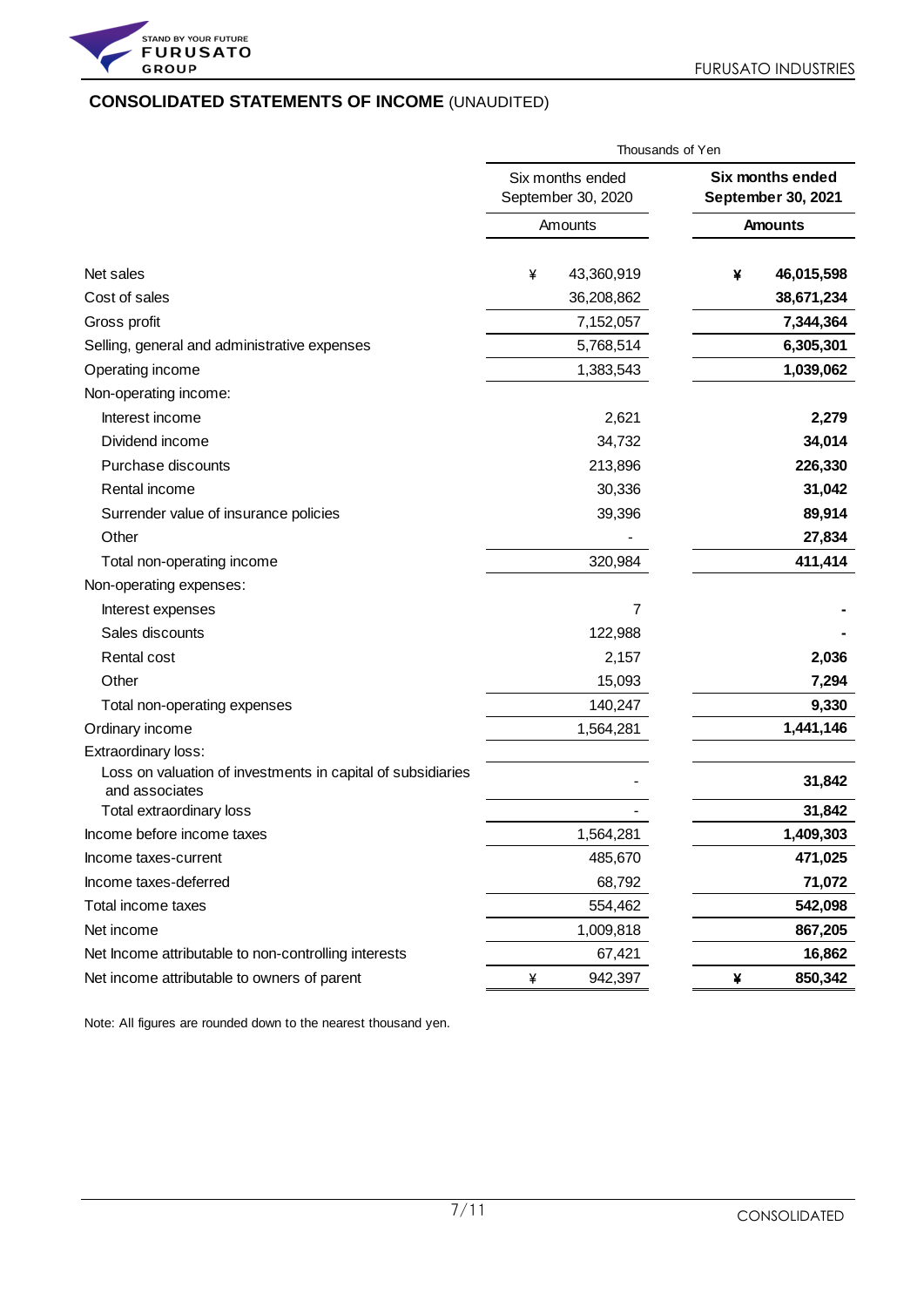

# **CONSOLIDATED STATEMENTS OF COMPREHENSIVE INCOME** (UNAUDITED)

|                                                                |                                        |           |                | Thousands of Yen                       |  |  |  |
|----------------------------------------------------------------|----------------------------------------|-----------|----------------|----------------------------------------|--|--|--|
|                                                                | Six months ended<br>September 30, 2020 |           |                | Six months ended<br>September 30, 2021 |  |  |  |
|                                                                |                                        | Amounts   | <b>Amounts</b> |                                        |  |  |  |
| Net income                                                     | ¥                                      | 1,009,818 | ¥              | 867,205                                |  |  |  |
| Other comprehensive income:                                    |                                        |           |                |                                        |  |  |  |
| Valuation difference on available-for-sale securities          |                                        | 194,480   |                | 28,697                                 |  |  |  |
| Deferred gains or losses on hedges                             |                                        | (389)     |                |                                        |  |  |  |
| Remeasurements of defined benefit plans, net of tax            |                                        | (5, 542)  |                | (23, 338)                              |  |  |  |
| Other comprehensive income                                     |                                        | 188,548   |                | 5,358                                  |  |  |  |
| Comprehensive income:                                          |                                        | 1,198,366 |                | 872,563                                |  |  |  |
| Comprehensive income attributable to                           |                                        |           |                |                                        |  |  |  |
| Comprehensive income attributable to owners of parent          |                                        | 1,130,945 |                | 855,700                                |  |  |  |
| Comprehensive income attributable to non-controlling interests | ¥                                      | 67,421    | ¥              | 16,862                                 |  |  |  |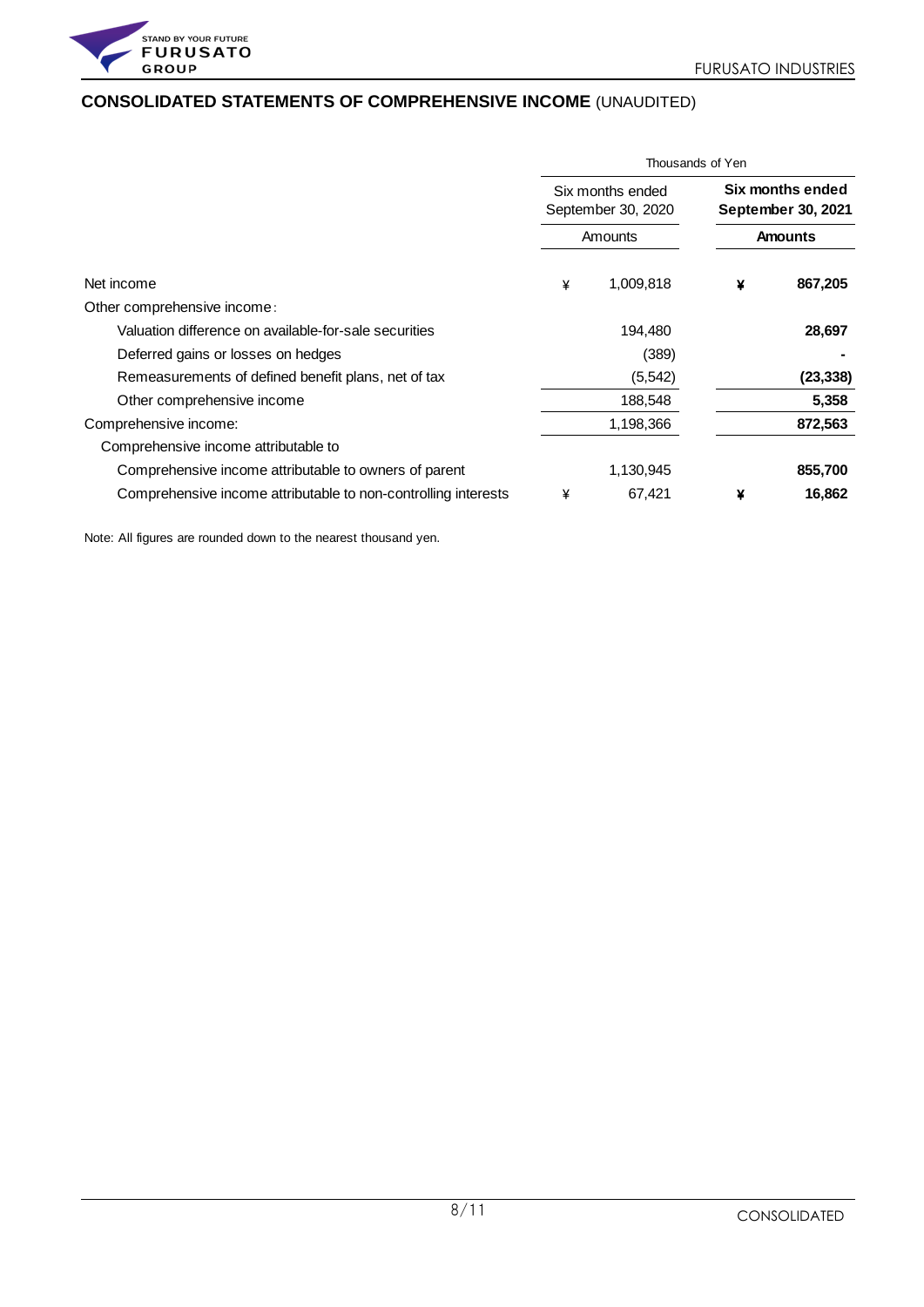

# **CONSOLIDATED STATEMENTS OF CASH FLOWS** (UNAUDITED)

|                                                            |   | Thousands of Yen                       |   |                                        |  |
|------------------------------------------------------------|---|----------------------------------------|---|----------------------------------------|--|
|                                                            |   | Six months ended<br>September 30, 2020 |   | Six months ended<br>September 30, 2021 |  |
|                                                            |   | Amounts                                |   | <b>Amounts</b>                         |  |
| Cash flows from operating activities:                      |   |                                        |   |                                        |  |
| Income before income taxes                                 | ¥ | 1,564,281                              | ¥ | 1,409,303                              |  |
| Depreciation                                               |   | 417,937                                |   | 440,593                                |  |
| Amortization of goodwill                                   |   | 81,630                                 |   | 49,706                                 |  |
| Increase (decrease) in provision for bonuses for directors |   | (5,980)                                |   | (5,250)                                |  |
| Increase (decrease) in retirement benefit liability        |   | 2,468                                  |   | (19, 248)                              |  |
| Decrease (increase) in retirement benefit asset            |   | (19, 545)                              |   | 11,866                                 |  |
| Increase (decrease) in provision for bonuses               |   | 3,274                                  |   | 27,804                                 |  |
| Increase (decrease) in allowance for doubtful accounts     |   | (186, 324)                             |   | (2, 596)                               |  |
| Interest and dividend income                               |   | (37, 353)                              |   | (36, 293)                              |  |
| Interest expenses                                          |   | 7                                      |   |                                        |  |
| Decrease (increase) in trade receivables                   |   | 3,358,063                              |   | (788, 480)                             |  |
| Decrease (increase) in inventories                         |   | 429,961                                |   | (353, 737)                             |  |
| Increase (decrease) in trade payables                      |   | (2,692,885)                            |   | 248,364                                |  |
| Other                                                      |   | 28,781                                 |   | (32, 933)                              |  |
| Subtotal                                                   |   | 2,944,316                              |   | 949,100                                |  |
| Interest and dividends income received                     |   | 39,018                                 |   | 38,432                                 |  |
| Interest paid                                              |   | (22)                                   |   |                                        |  |
| Income taxes paid                                          |   | (1, 135, 956)                          |   | (454, 197)                             |  |
| Net cash provided by (used in) operating activities        |   | 1,847,355                              |   | 533,334                                |  |
| Cash flows from investing activities:                      |   |                                        |   |                                        |  |
| Purchase of property, plant and equipment                  |   | (1,301,717)                            |   | (188, 364)                             |  |
| Purchase of intangible assets                              |   | (1, 124, 207)                          |   | (49, 052)                              |  |
| Purchase of investment securities                          |   | (6, 206)                               |   | (5,505)                                |  |
| Proceeds from redemption of investment securities          |   |                                        |   | 300,000                                |  |
| Payments of guarantee deposits                             |   | (9, 304)                               |   | (5,600)                                |  |
| Other                                                      |   | 12,133                                 |   | 3,913                                  |  |
| Net cash provided by (used in) investing activities        |   | (2,429,301)                            |   | 55,390                                 |  |
| Cash flows from financing activities:                      |   |                                        |   |                                        |  |
| Repayments of long-term borrowings                         |   | (25,000)                               |   |                                        |  |
| Purchase of tresury shares                                 |   | (335)                                  |   | (1,032)                                |  |
| Dividends paid                                             |   | (774, 951)                             |   | (514, 239)                             |  |
| Net cash provided by (used in) financing activities        |   | (800, 287)                             |   | (515, 271)                             |  |
| Net increase (decrease) in cash and cash equivalents       |   | (1,382,233)                            |   | 73,454                                 |  |
| Cash and cash equivalents at beginning of the period       |   | 12,883,804                             |   | 14,093,323                             |  |
| Cash and cash equivalents at end of the period             | ¥ | 11,501,570                             | ¥ | 14,166,777                             |  |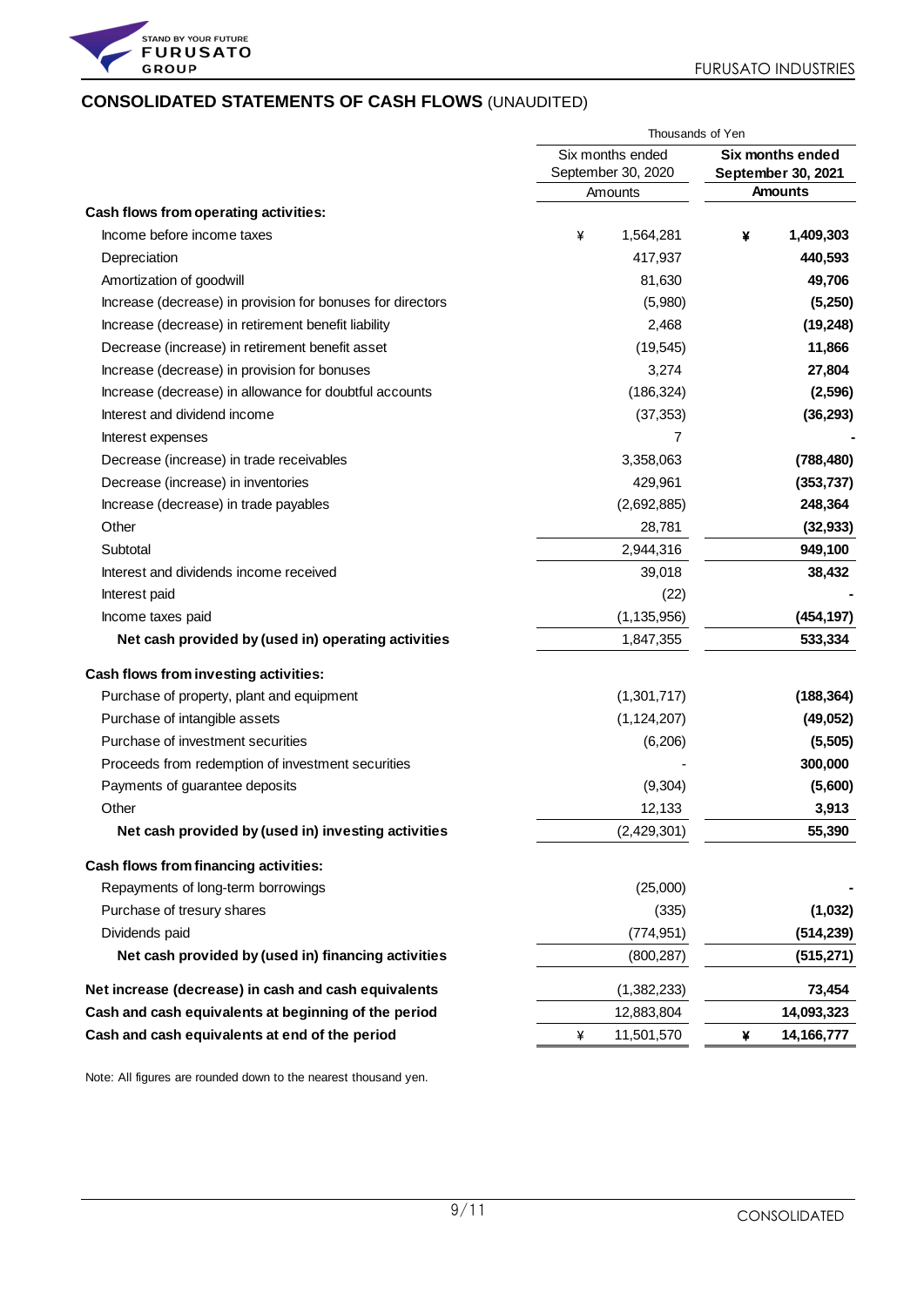

■Notes to Consolidated Financial Statements (Notes on premise of a going concern) Not applicable

(Notes in the event of significant changes in the amount of shareholders' equity) Not applicable

#### (Changes of accounting policies)

(Accounting standard for revenue recognition and other accounting changes)

Furusato has been implementing the Accounting Standard for Revenue Recognition (Accounting Standards Board of Japan Statement No. 29. issued on March 31, 2020, hereinafter "Accounting Standard for Revenue Recognition") since the beginning of the first quarter of this fiscal year. The new standard recognizes revenues for goods or services based on the amount estimated to be received in exchange for such goods or services at the point when control of the promised goods or services is transferred to the client. The main changes involved are described below.

#### (1) Recognizing revenue for agent transactions

 For certain transactions that only involve Furusato as an agent in providing goods or services to a customer, the entire amount received as compensation from the client was previously recognized as revenue, but now only the difference between the amount received from the client and the amount paid to the supplier is recognized as revenue.

#### (2) Revenue recognition on transaction price

With respect to revenue recognition related to transaction prices, Furusato previously recorded the amount of money generated from rebate contracts with major distributors based on the degree of achievement of sales amounts as selling, general and administrative expenses. However, we have changed its method of calculating the transaction price of such contracts to reflect the impact of price change. In addition, we have also changed its method of calculating sales discounts, which had been recorded at the time of collection of sales proceeds, to reflect the effect of price change.

#### (3) Revenue recognition for construction contract

 In the past, construction contracts related to the Security Business were recognized as revenue based on the completed contract method because the degree of completion could not be reasonably estimated. However, for transactions in which the consideration for the performed portion of the contract is guaranteed, we have changed our method of recognizing revenue based on the cost recovery method when the performance obligation is expected to be satisfied within a certain period of time and the costs incurred in satisfying the performance obligation are expected to be recovered.

 We have been implementing the Accounting Standard for Revenue Recognition transitionally, in accordance with the provision in Article 84 of the standard, by calculating the cumulative effect of retroactively applying the new policy from before the beginning of this fiscal year, adjusted for retained earnings at the beginning of this fiscal year, and applying the new policy to the remaining balance at the beginning of this fiscal year.

However, applying the method stipulated in Paragraph 86 of the Accounting Standard for Revenue Recognition, we do not retroactively apply the new accounting policy to the contracts almost all of whose revenue was recognized in compliance with the conventional method before the beginning of the first quarter under review. Furthermore, using the method specified in explanatory note (1) of Article 86 in the standard, retained earnings at the beginning of this fiscal year are adjusted by the cumulative monetary effect of contract terms and conditions effective after applying all contractual changes made before the beginning of this fiscal year.

As a result, during the six months ended September 30, 2021, net sales were down ¥711,875 thousand, cost of sales was down ¥533,441 thousand, SG&A expenses were ¥39,358 thousand, operating income was down ¥139,075 thousand, and ordinary income and net income were unchanged. Therefore, there was no impact on retained earnings at the beginning of this fiscal year.

As a result of the application of the revenue recognition accounting standard, "Notes and accounts receivable-trade," which was included in "Current assets" in the consolidated balance sheet for the previous fiscal year, is now included in "Notes, accounts receivable-trade and contract assets" from the first quarter of the current fiscal year. In accordance with the transitional treatment prescribed in Paragraph 89-2 of the Accounting Standard for Revenue Recognition, no reclassification has been made in the previous fiscal year to conform to the new presentation.

(Application of Accounting Standards for Calculation of Fair Value, etc.)

We apply the "Accounting Standard for Measurement of Fair Value" (ASBJ Statement No. 30, July 4, 2019,